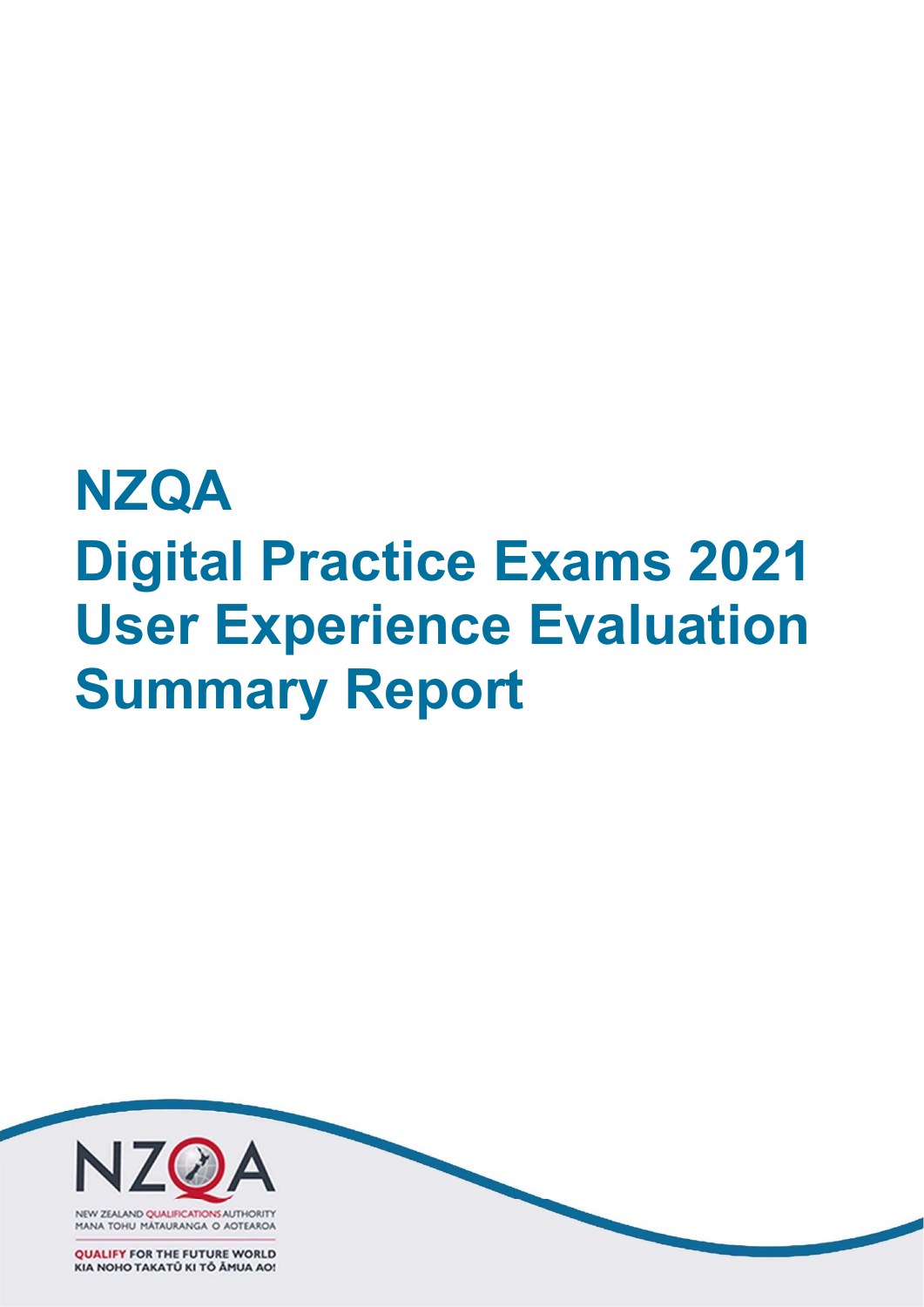# NZQA Digital Practice Exams 2021 – User Experience Evaluation Summary Report

NZQA would like to acknowledge the subject associations for Agricultural and Horticultural Science, Classical Studies, Media Studies and English, and the subject experts in Te Reo Māori and Te Reo Rangatira for their support and contribution to the success of digital practice exams 2021.

# 1. Overview and context

A key element of the NCEA Online Programme and a way that NZQA can support the continuing growth of online assessment, is to provide the opportunity for schools to offer digital practice exams using NZQA's online exam platform.

We would like all kura / schools to have offered ākonga / students the opportunity to do at least one NCEA Online exam, by the end of 2022.

To support this journey, all schools had the chance to offer digital practice exams using our online platform from 2 August to 31 October 2021. This window let schools pick a time in Term 3 through to early Term 4 that best suited them. This would be beneficial for schools that have never done digital exams and for those increasing their participation in digital exams.

Schools have told us the impacts of COVID-19 make it especially useful to have some of their practice exams on the same platform as end of year NCEA exams. If conducted under exam conditions, the results could be used for Derived or Unexpected Event Grades if needed.

Key changes to practice exams in 2021 included:

- having a longer exam window (13 weeks)
- adding Media Studies and Te Reo Rangatira L1-3 (to the subjects offered in 2020)
- adding Te Reo Māori voiceover option to L1-3 Te Reo Rangatira exams and an embedded audio for the listening component in the Te Reo Rangatira L2 (AS 91777) exam
- updating training and support material used by schools (who carry out administrator, supervisor and marker roles)
- making NZQA's Learning Management System, Pūtake, available for participating schools to use
- making key materials and documentation available through the school's secure provider login.

The expected benefits and outcomes of NZQA offering 2021 digital practice exams include:

- supporting teachers to deliver practice exams to students that can be used to gather evidence for Derived / Unexpected Event Grades
- enhancing student familiarisation and preparation for NCEA Online digital external exams
- providing support for increasing school and student confidence to opt in, or scale up, through having meaningful practice options
- using features of the external digital assessment platform
- confirming key service requirements from schools and NZQA
- establishing the level of demand from schools for the digital practice exams
- being able to run a live test of the service/platform in a controlled way with a set number of schools.

We also ran the Te Ao Haka Pilot on 19-20 May 2021 – making history as the first 'digital-first' externally assessed time-bound event offered on the NCEA Online platform – in which some of the 271 ākonga / students from the 35 kura / schools provided their responses using video and audio.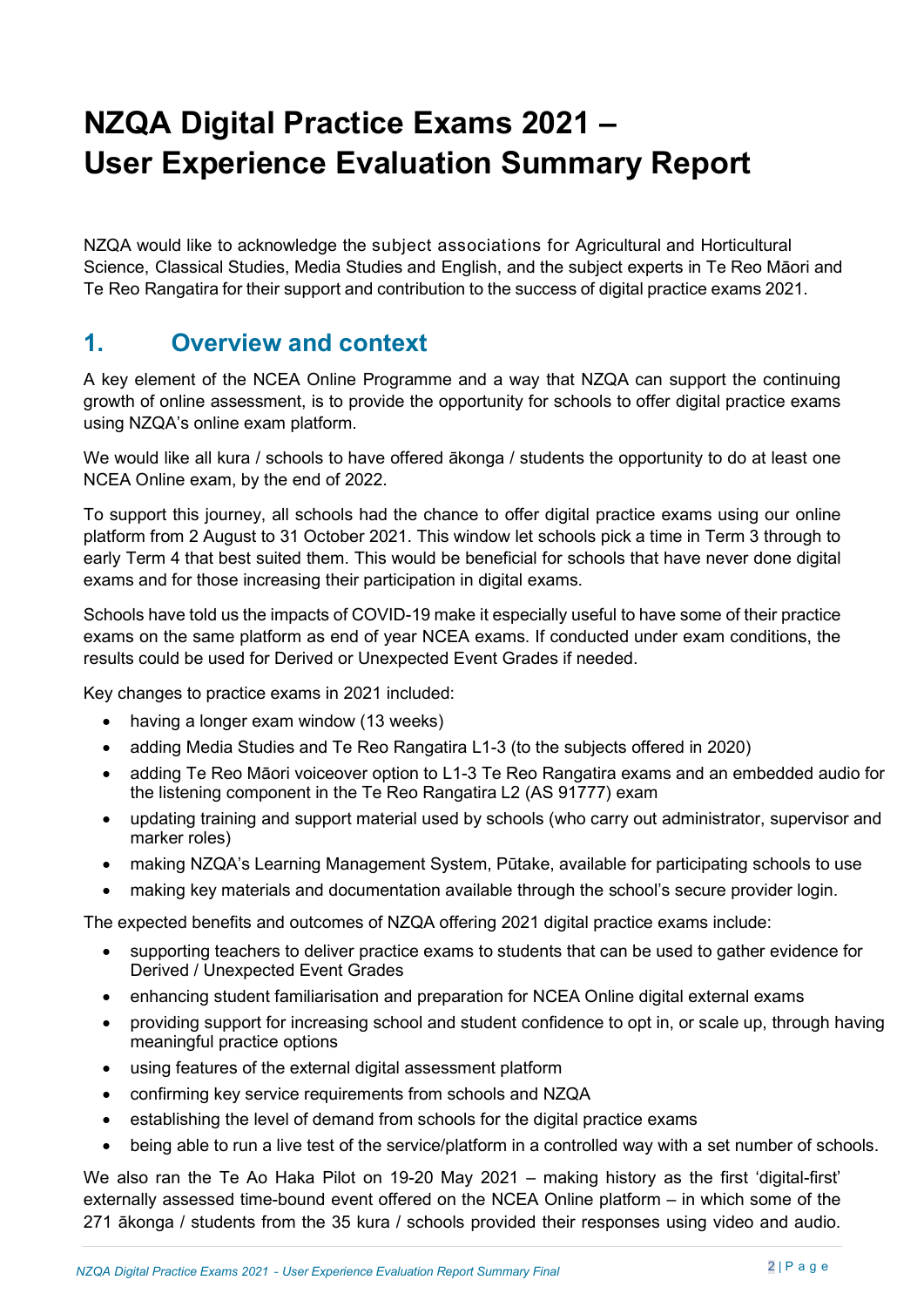Significantly, 17 of the participating kura and schools had never engaged in external digital assessment before but were willing to take up this challenge.

# 1.1 How practice exams were delivered and managed

NZQA worked with subject associations and subject matter experts so that schools could offer digital practice exams for English, Classical Studies, Te Reo Māori, Te Reo Rangatira, Media Studies and Agricultural and Horticultural Science at Levels 1-3. The digital exams were available to all schools, regardless of whether they were subject association members.

All levels of the Te Reo Rangatira digital practice exams included a new voiceover option which let ākonga listen to, as well as read, the exam instructions, questions and resources. The exam for Te Reo Rangatira Level 2 (AS 91777) also included an audio file for the listening standard.

Digital practice exams were available to schools for 13 weeks from 2 August to 31 October 2021. The original 'window of availability' for schools was extended by two weeks to address the impact of COVID-19, giving schools more flexibility to schedule exams at a time that suited them.

Of the 241 schools nationwide which indicated that they intended to take part, 152 schools had at least one student participate in a digital practice exam session. The COVID-19 lockdown in Auckland over this period meant some Auckland schools decided not to take part in digital practice exams, while 10 Auckland schools ran their digital practice exams remotely.

## 1.2 Outcome

Digital practice exams opened on 2 August and closed on 31 October. Schools identified the week that they intended to participate in the exams, so that support could be planned across NZQA business teams. A total of 11,782 students from 152 schools participated, with 857 students doing more than one session. Participation levels were reduced due to the impact of COVID-19 on schools and students but still showed a significant increase from 2020, when 6,236 students from 96 schools participated in at least one digital practice exam.

Of the 188 schools outside Auckland who had planned to take part in the 2021 digital practice exams, 142 did.

For the first time, a school in Niue participated in digital practice exams, with 14 students doing Level 1 English. This experience involved concerted effort by the Niue Education Ministry, Niue High School, the NZQA digital team, Niue Public Service and supporting businesses. Telecom Niue and the Niue Power Commission made school connectivity a priority and an upgraded fibre optic cable was completed. The Principal's Nominee reported 'Internet connectivity was excellent; the test was run smoothly and no disruptions at all'. The students were excited and proud to be the first students in Niue to complete digital exams.

In the lead-up to digital practice exams we regularly communicated with participating kura and schools about what was happening and what they needed to do to prepare for the exams.

We sent targeted emails to schools and kura which included information about:

- how to access learning modules through Pūtake (NZQA's Learning Management System) e.g. videos and activities
- key resources located under Schools' Provider Login area e.g. administrator, supervisor and marker guides; assessment schedules
- the dedicated digital practice exam section on NZQA's website
- materials available to help their students get ready e.g. checklists, familiarisation activities
- marking and accessing exam responses.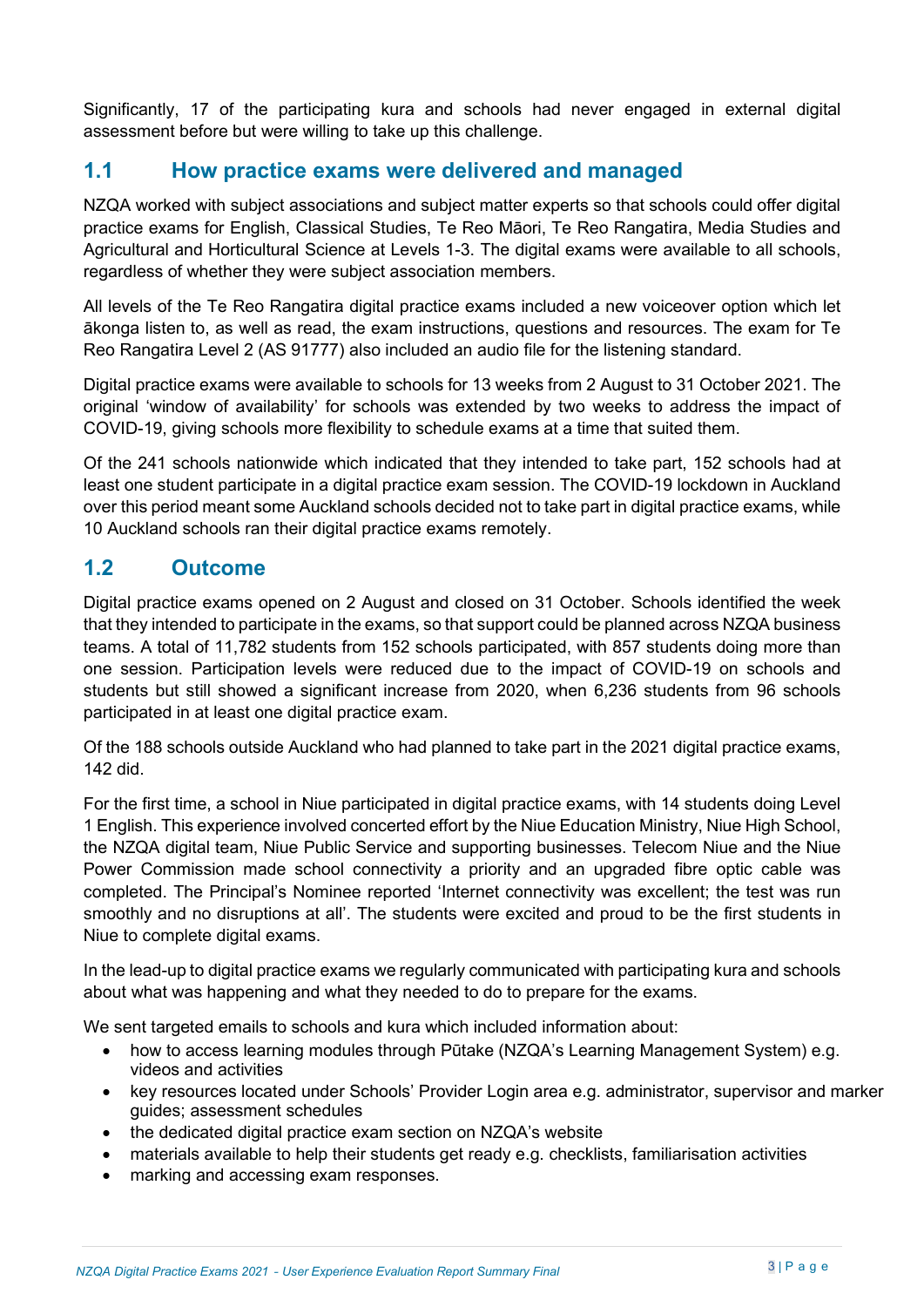# 1.3 Survey information

Separate surveys were designed and administered to measure students', exam administrators', supervisors' and markers' self-reported satisfaction and experience of the digital practice exams during Term 3 of 2021. The surveys were presented for students, exam administrators, supervisors and markers respectively to complete online, as soon as possible after submitting their digital exam response.

Each participating school had a key contact for digital practice exams who provided each survey group with a link to the applicable survey on Qualtrics, once the exam was completed.

NZQA received survey responses as follows: from 444 students attending 32 unique schools; 211 from school-based users (administrators/supervisors/markers) in 63 unique schools.

### 1.3.1 Students

Of the student respondents, 4.3% (22 of 507 responses) identified as Pacific and 11.0% (56 of 507 responses) as Māori.

The schools attended by 3.60% (16 of 444) of student respondents were in the decile band 1 to 3, 55.18% (245 of 444) in the decile band 4 to 7, and 40.31% (179 of 444) in the decile band 8 to 10.

The table below shows the number of survey responses received, by practice exam session.

| <b>Digital Exam Session</b> | <b>Count of Survey</b><br><b>Responses</b> |
|-----------------------------|--------------------------------------------|
| L1 - AGRI                   | 8                                          |
| $L1 - CLAS$                 | 6                                          |
| 1 - ENGL                    | 177                                        |
| - MEDIA                     | 4                                          |
| 1 - TERM                    | 1                                          |
| 1 - TERR                    | 1                                          |
| L <sub>2</sub> - AGRI       | 9                                          |
| L <sub>2</sub> - CLAS       | 7                                          |
| $L2 - ENGL$                 | 153                                        |
| L2 - MEDIA                  | 17                                         |
| L2 - TERM                   | 0                                          |
| $L2 - TERR$                 | 0                                          |
| $L3 - AGRI$                 | 5                                          |
| $L3 - CLAS$                 | 5                                          |
| $L3 - ENGL$                 | 80                                         |
| L3 - MEDIA                  | 20                                         |
| $L3 - TERM$                 | 2                                          |
| L3 – TERR                   | N                                          |
| <b>TOTAL</b>                | 495                                        |

The respondents were not required to answer all the questions, so the response rate between questions varied.

### 1.3.2 School-based survey respondents

56 responses (out of the 211 school-based user responses received) indicated they had an administration role; 79 of the 211 had a supervisor role; and 76 of the 211 indicated their role was as a marker.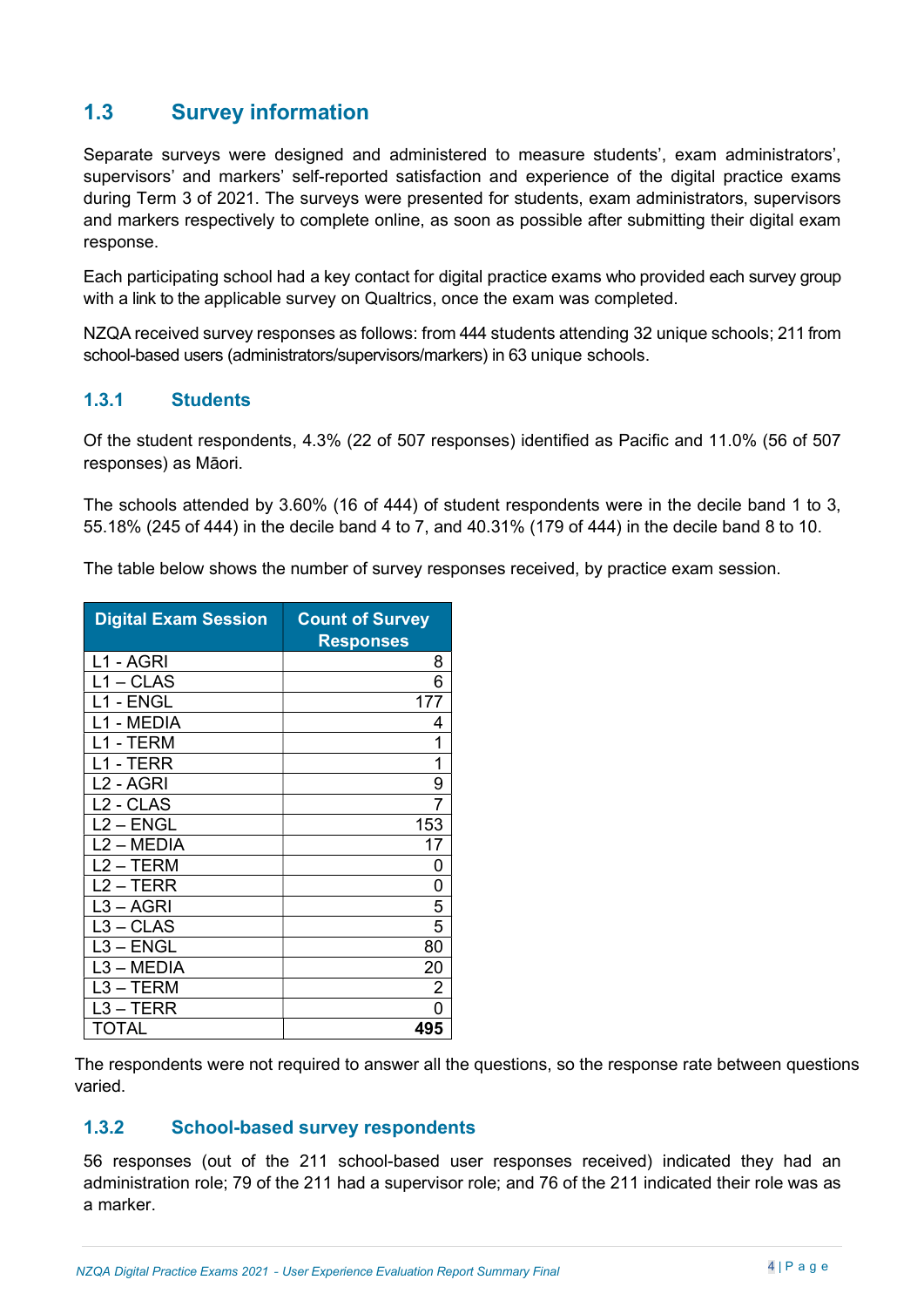# 2. Feedback from survey respondents

These insights will help us to improve future NCEA Online services, processes and support resources to meet the needs of schools.

## 2.1 Students

During the survey, student respondents were asked what they thought we could do to improve digital practice exams. Some common suggestions included:

- $\triangleright$  Enable keyboard shortcuts
	- o Attempting to use keyboard shortcuts have caused forced closure of windows or logouts (e.g. CTRL F).
- $\triangleright$  Website redesign for online NCEA exams, e.g.
	- $\circ$  simple and more user friendly;
	- o easier navigation to locate exam.
- $\triangleright$  Mobility of viewing between exam pages.
- $\triangleright$  Spell check enabled for the entirety of the exam without need to refresh.
- $\triangleright$  Enlarge the font of the exam instructions and materials.
- $\triangleright$  Promote more tips on how to navigate the website, such as pointing out that when one of the boxes for a second text has not been filled in it will indicate that the student's response is not complete. Create a 'not attempted' tick box.

## 2.2 Administrators, supervisors and markers

During the survey, administrators, supervisors and markers were asked to comment on any specific difficulties they encountered or any improvements they would like to see.

Specific difficulties included:

- $\triangleright$  Login issues.
- $\triangleright$  Print option feature needed.
- $\triangleright$  Ability to add comments:
	- $\circ$  Formative assessment difficult as highlighting and commenting throughout the exam papers was not optimal
	- o No ability to add comments on NCEA exam papers
	- o Students lack the ability to read any comments.
- $\triangleright$  Saving marking progress:
	- o Need ability to mark and save progress
	- o Inability to compare student responses
	- o Removing feature that allows school related users to edit student responses can cause loss of student work.

Suggested improvements included:

"It would be helpful if a save option of progress was automatic. Being able to download students' exams would also be helpful, as practice exams are learning opportunities and currently there does not appear to be a simple and streamlined way."

"A digital platform is great for benchmark exams but it needs to be suitable for formative feedback meaning teachers need to be able to highlight and comment on the exam paper so that students can see it. Also, students need to be able to get back their paper, so that they can use it for study purposes."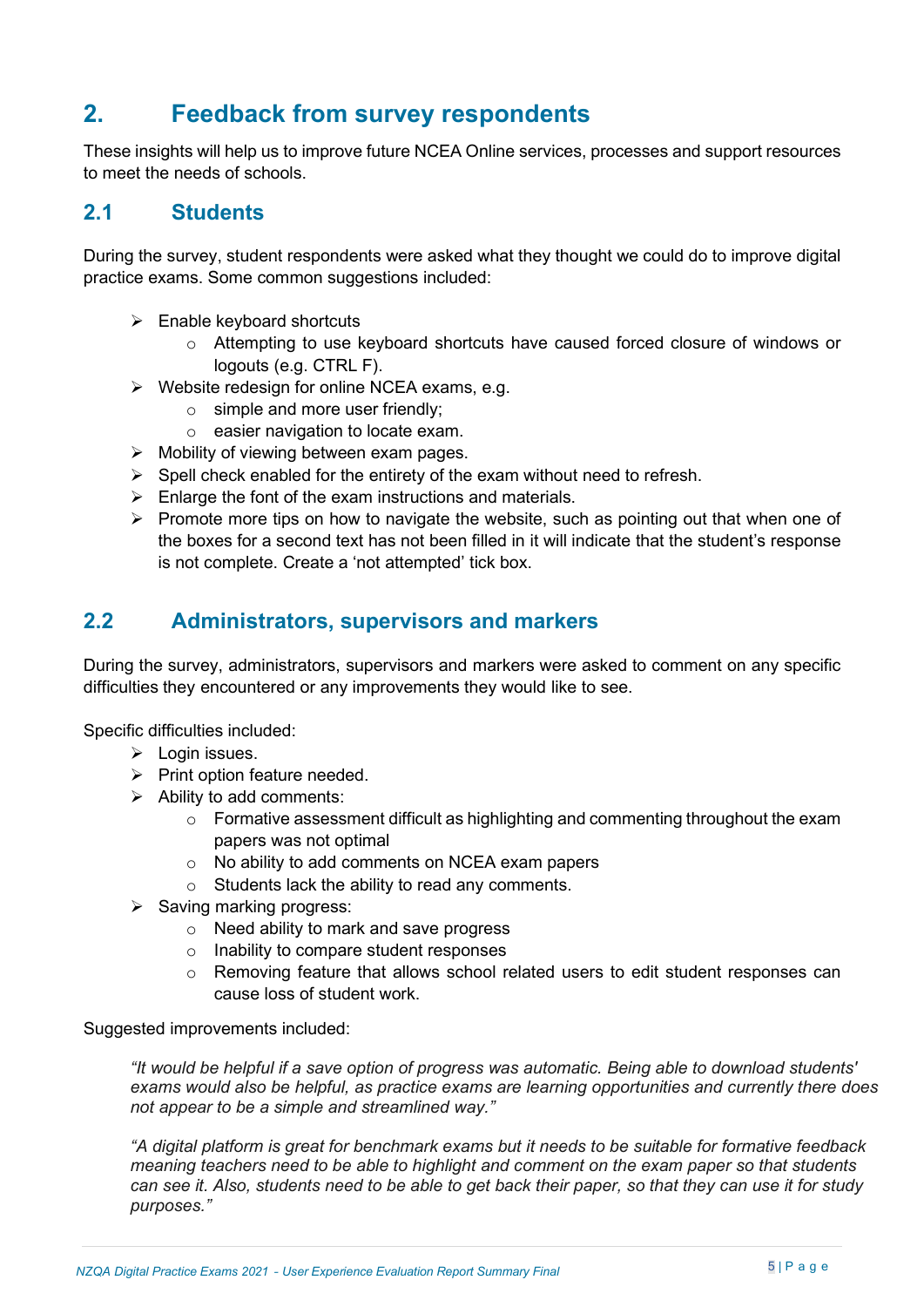# 2.3 What went well

The survey also asked administrators, supervisors and markers about anything else they found useful or helpful that had not already been mentioned. Here are some of their responses:

**Administrators** 

- $\triangleright$  The training modules on Pūtake were excellent and made things simple. You need to add one for updating supervisor and markers details and generation of new passwords.
- $\triangleright$  I appreciated having multiple opportunities to run through the ECM digital training it took 3-4 runs through the materials to feel confident. Thank you for making it available in multiple forms (ie last year's training day, webinar, videos, booklet).

#### **Supervisors**

- $\triangleright$  The preparation was very good. Main difficulties were within the school wifi on the day gave us the chance to remedy it before the NCEA exams.
- $\triangleright$  Being able to log on beforehand and practise was helpful.
- $\triangleright$  As a supervisor, it was much easier to supervise than getting them to practise on something like Google Classroom, where it was much harder to monitor … (copy and pasting from another doc etc). The NZQA portal felt much more secure in terms of authenticity.

#### **Markers**

- $\triangleright$  I was pleased to get all the English marking schedules in one document. This made it easier than having to get the administrator to send me one for every exam I was marking.
- $\triangleright$  The comment tool and overall grade tool were easy to use.
- $\triangleright$  Not having to decipher handwriting made the marking process faster and easier!

# 3. Lessons learned from these digital practice exams

- Improve collaboration on exam editing by having a designated editor for digital practice exams, ideally located onsite at NZQA for at least two days per week. Start work on developing user guides earlier to ensure an up to date quality product.
- Provide clearer information in the Administrator Guide about password resetting, including the "forgotten password" process and the steps to take when the forgotten password process is not working.
- Consider schools' request to have access to NZQA's contact centre for support at start of the school-working day.
- Ensure instructions are clear in all collateral material about how to preview exams (such as the Administrator Guide and the Summary 1-pagers) and highlight the importance of the DPE admin following the step-by-step process.
- Good preparation and support enabled one school to run digital practice exams successfully from offshore (Niue), providing evidence that digital exams can be run internationally.
- Update all collateral to include the correct URLs for student access to the assessment or access by administration/supervision/marking users.
- Mitigate pressure caused by late entries by considering a different entries process for 2022, no longer relying on schools' intentions for end of year digital entries (e.g. Principal's Nominees could have a separate SMS tick box to indicate entries for digital practice exams).
- Consider the impact on schools and NZQA if in the future digital practice exams need to be run remotely (e.g. in event of local natural disaster, further COVID-19 lockdowns).
- Consider developing tips for schools on the risks around sharing login information and how to better manage practice exam security issues.
- Include detailed information in the Marker and Administrator Guides about what markers need to do to extract or highlight students' responses.
- Improve school users' experience by outlining how the different school digital practice exam roles